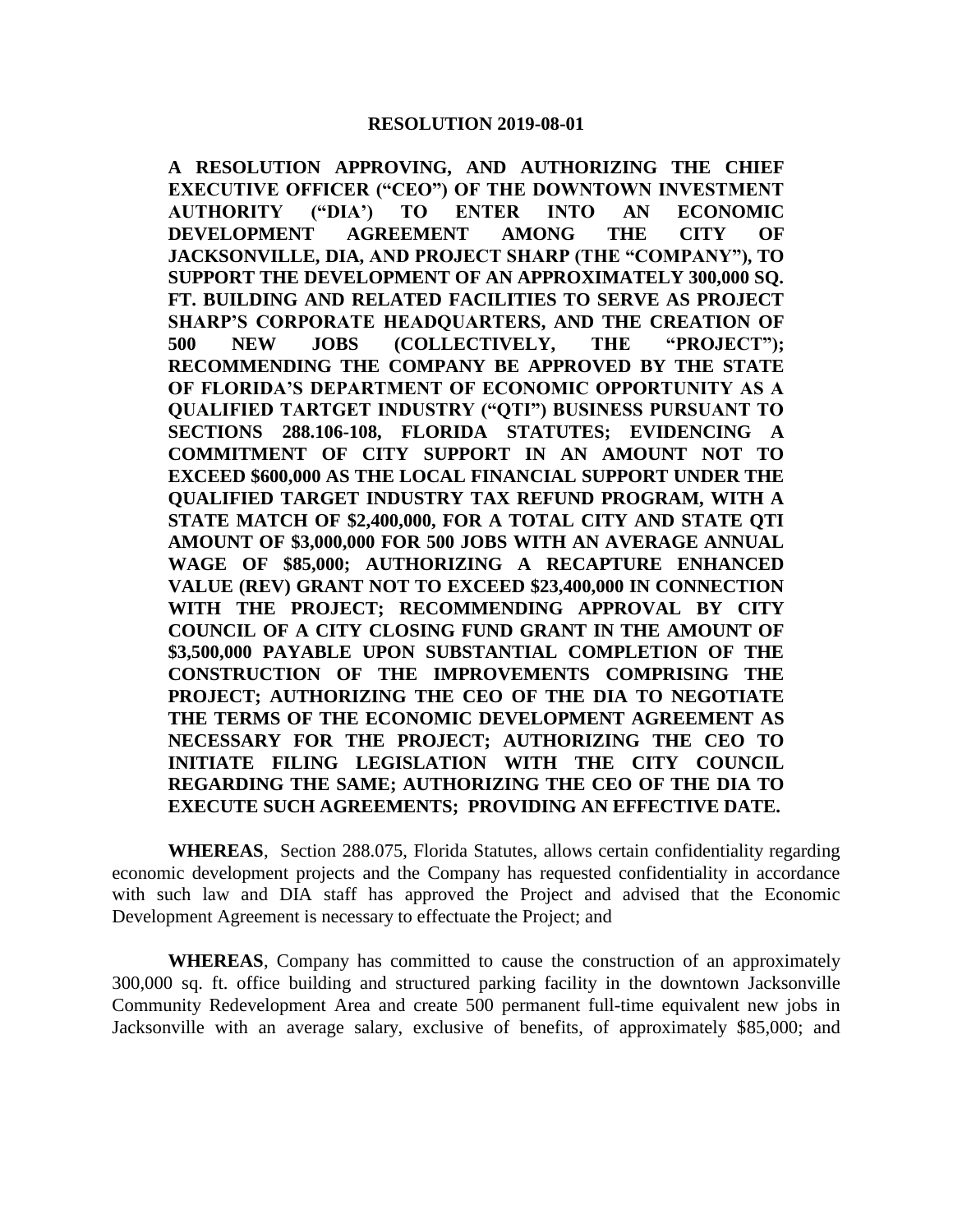## RESOLUTION 2019-08-01 PAGE 2 OF 3

**WHEREAS**, to assist the Company in constructing the improvements and creating the new jobs, the DIA proposes to offer a package of incentives in conjunction with the City as further detailed in the Term Sheet attached hereto as Exhibit "A" and incorporated herein by this reference; and

**WHEREAS**, the Downtown Investment Authority ("DIA") is authorized per section 55.108 *Economic Development* of the City Ordinance Code, to utilize the Tax Increment Finance District Trust Funds to foster the redevelopment of the Downtown Community Redevelopment Area; and

**WHEREAS**, the REV Grant annual payments will be funded through the Combined Downtown North Tax Increment Finance Districts Trust Fund,

**NOW THEREFORE BE IT RESOLVED,** by the Downtown Investment Authority:

Section 1. The recitals set forth above are true and correct and are hereby incorporated herein by this reference.

**Section 2.** The DIA Board has determined that the Project is consistent with the following North Bank Downtown Community Redevelopment Area Plan Redevelopment Goals:

- (i) Goal 1. Reinforce Downtown as the City's unique epicenter for business, history, culture, education, and entertainment by increasing the opportunities for employment within Downtown; and supporting the expansion of entertainment, restaurant and retail/commercial within proximity to adjacent residential redevelopment, in particular the Strategic Objective to increase the opportunities for Downtown employment;
- (ii) Goal 3. Simplify the approval process for downtown development and improve departmental and agency coordination, in particular the Strategic Objective to initiate public/private partnerships;
- (iii) Goal 4. Improve walkability/bikeability and connectivity to adjacent neighborhoods and the St. John River while creating highly walkable nodes, in particular the Strategic Objective to Create a mixture of uses so that housing, activities, retail and other businesses are within useful walking distance; and

**Section 3.** Authorizing the CEO to negotiate the terms of an economic development agreement authorizing the incentives as described above and as described in more detail in the Term Sheet attached hereto.

**Section 4.** Authorizing the CEO to initiate legislation for approval by City Council of the Agreement and related documents authorizing the economic incentives authorized hereby.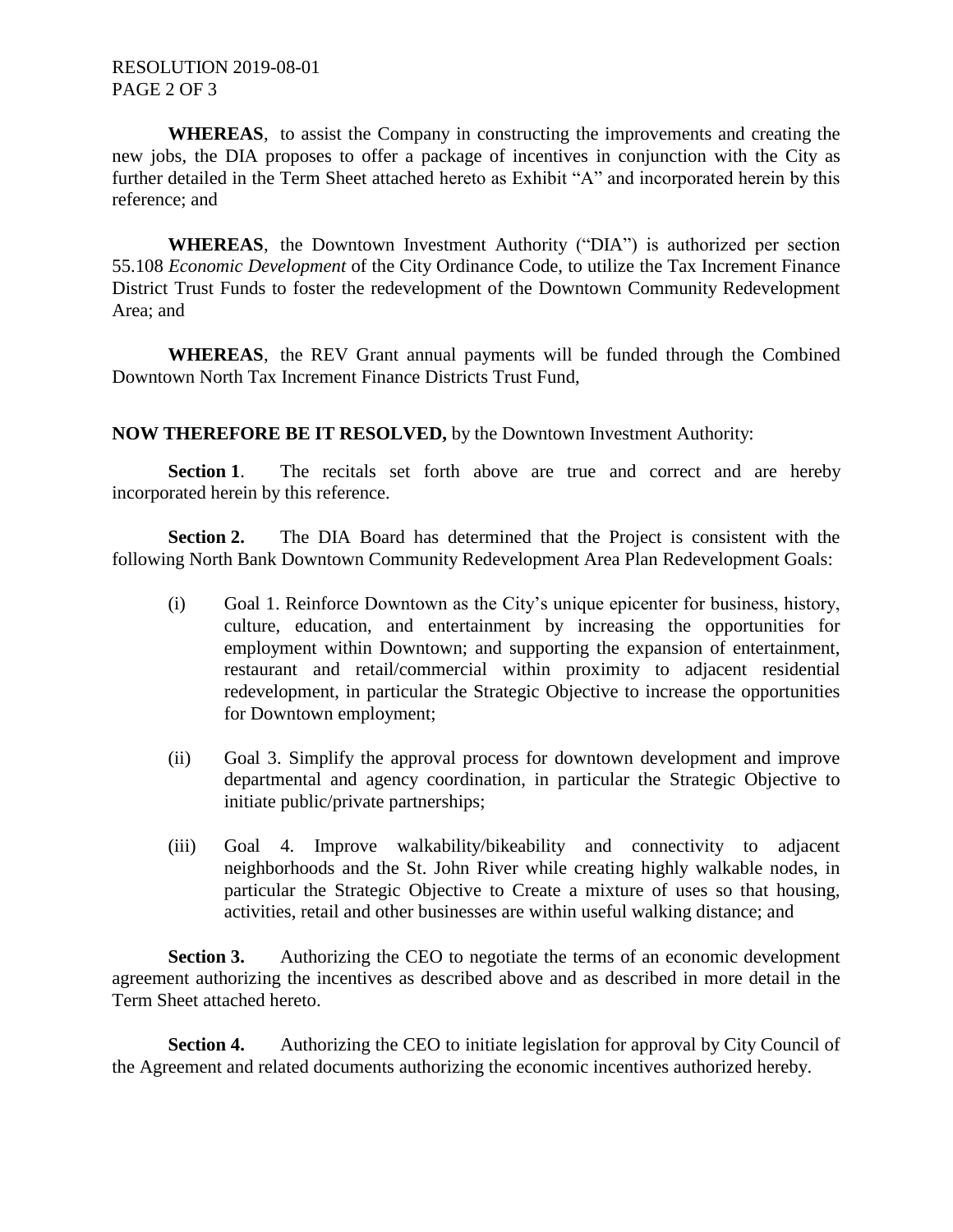RESOLUTION 2019-08-01 PAGE 3 OF 3

\_\_\_\_\_\_\_\_\_\_\_\_\_\_\_\_\_\_\_\_\_\_

**Section 5.** Authorizing the CEO of the Downtown Investment Authority to execute said agreements subject to the terms as described above.

**Section 6.** This Resolution, 2019-08-01, shall become effective on the date it is signed by the Chair of the DIA Board.

## WITNESS: **DOWNTOWN INVESTMENT AUTHORITY**

Jim Bailey, Chairman Date

VOTE: In Favor: \_\_\_\_\_ Opposed: \_\_\_\_\_ Abstained: \_\_\_\_\_